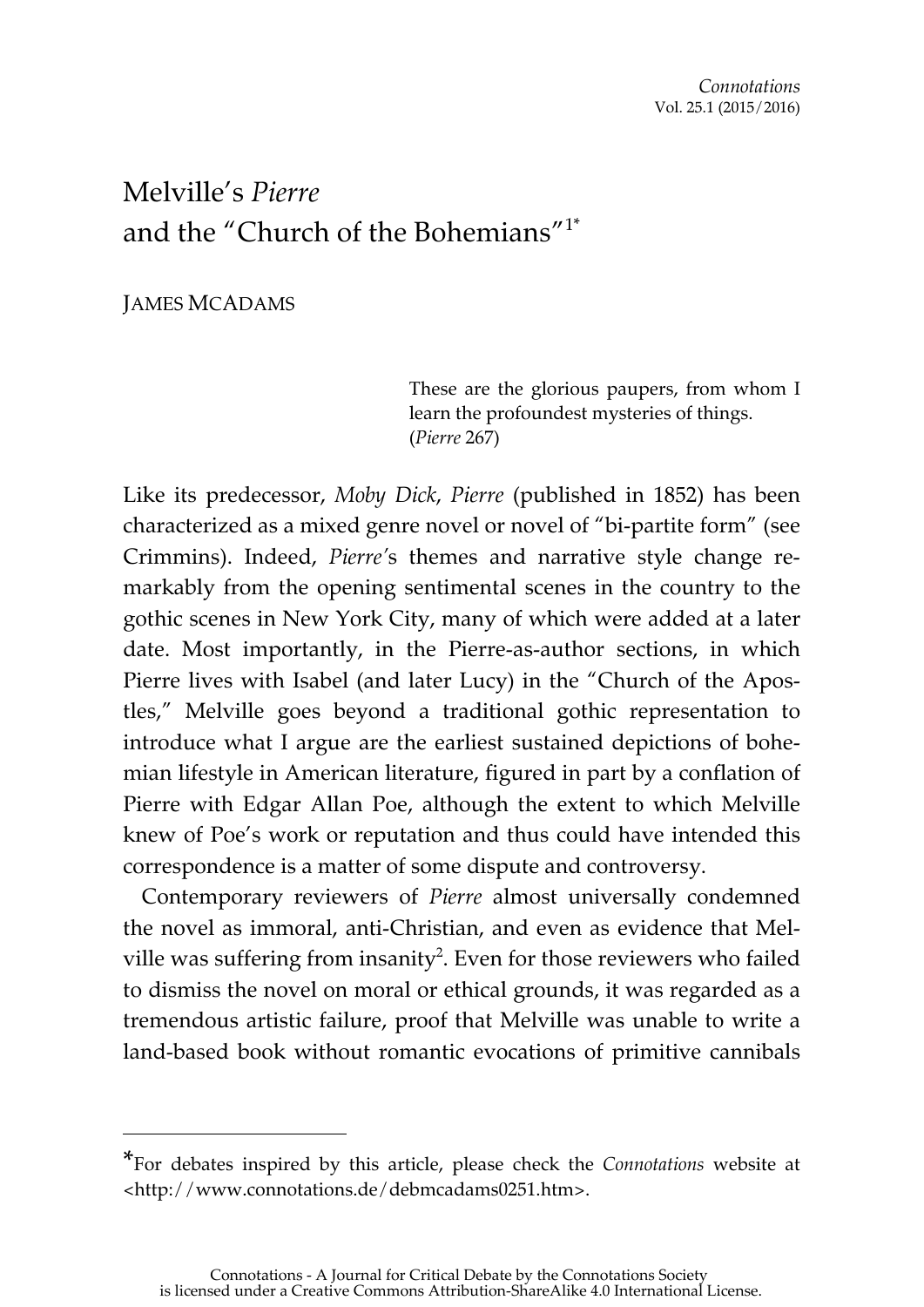or the mysteries of seafaring and cetology. As cited by Jonathan Crimmins:

Early in his introduction to the 1949 Hendricks House edition of *Pierre*, Henry A. Murray ends three successive paragraphs with three summary assessments: "*Pierre* is the burning out of Melville's volcano"; "*Pierre* is Melville's battle with the Kraken"; and *"Pierre* is the burning out of a depleted puppeteer." (438)

As we can see, these perceptions of *Pierre* as both a moral and aesthetic failure were perpetuated from its publication up through the Melville Renaissance, until the publication of the Northwestern-Newberry Edition, released with Historical Notes in 1971. Using archival evidence, Herschel Parker succeeded in re-formulating the academic debate regarding *Pierre* by demonstrating that the Pierre-as-Author sections had been added after the initial contract with Harper had been signed. These sections, in his view, were incompatible with the original version, described by Melville as a "360-page romance," and owed their inclusion to negative experiences Melville endured with the publishing and magazine industry in early 1852 (see Parker). Based on these considerations, Parker, writing mainly of the "Young Literature in America" polemic and Pierre's dealing with his publishers, concludes that:

after reading reviews [of *Moby Dick*], agreeing to the punitive contract, and then brooding further on both reviews and contract, Melville changed his conception of the work in progress; he would write into the manuscript his embittering frustration at trying to make a living as a novelist in the United States. In this recasting of the ending he surely introduced the satirical books on the American publishing scene [...] and very likely decided at this late stage to make his young hero into an author. (32)

Since Parker's discovery, scholars have shifted their focus onto these later inclusions, some concurring with Parker's assessment that the authorial additions ruined the novel, with others interpreting them in more nuanced, often multi-disciplinary ways: Melville struggling with the problem of linguistic representation (see Nina Baym); a successful,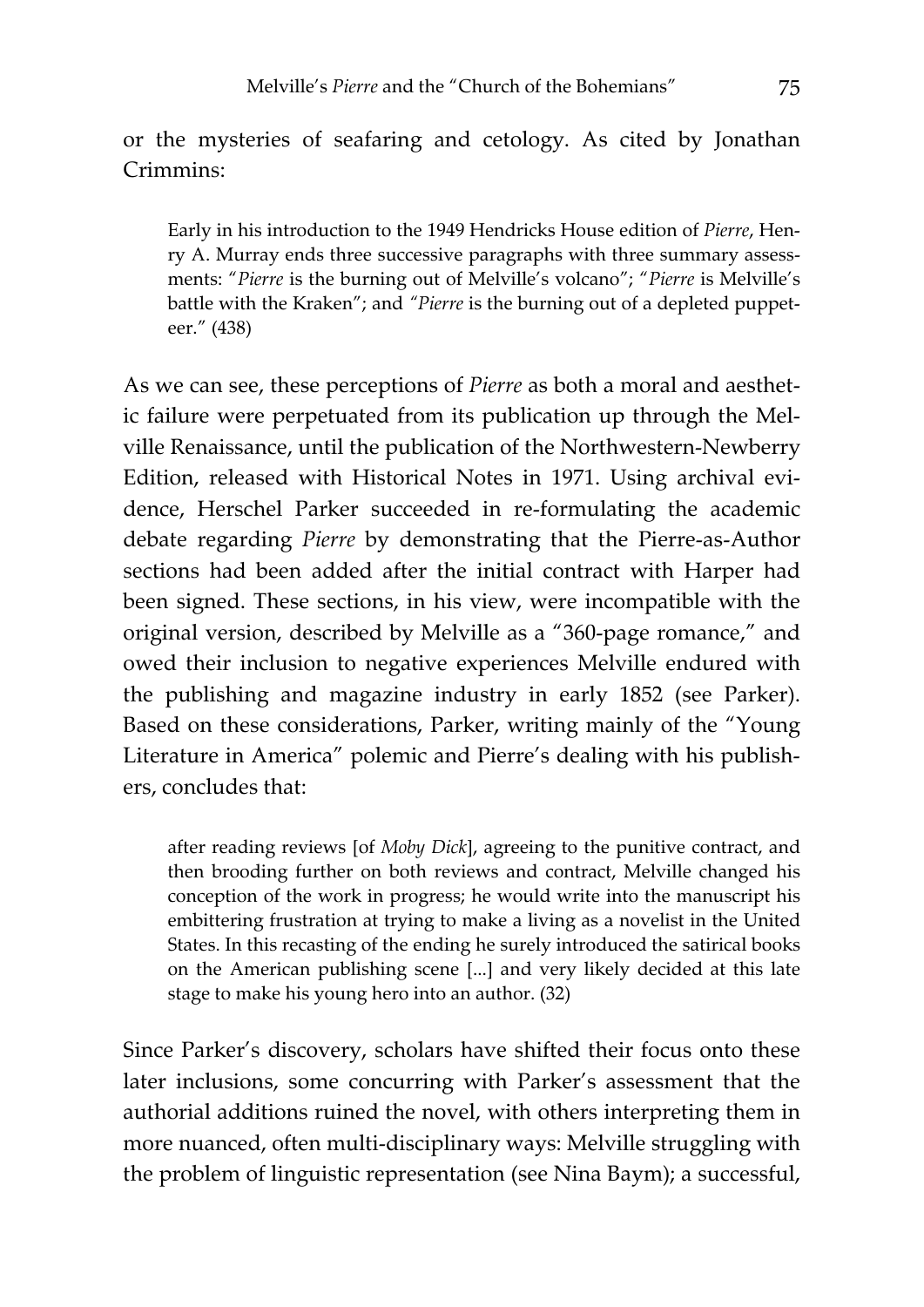### 76 JAMES MCADAMS

proto-post-structural experimental narrative (see Priscilla Wald); a critique of emergent publishing conventions and authorial labor (see John Evelev; and Michael Everton, esp. his chapter on "Melville and the Antebellum Publishing Maelstrom"); and even as the staging of a failed *Bildungsroman* (see Sacvan Berkovitch).3 While many of these interpretations succeed in portraying the complexity and multivalent properties of the novel, in my opinion there currently exists a lacuna in *Pierre's* critical bibliography and scholarship—that is, Pierre's figuration as an American Bohemian, a starving artist writing his "comprehensive compacted work" in the garret of an abandoned church whose other tenants offers a varied portrait of a nascent, and previously unexplored, American Bohemia. This trope of "The Bohemian" was, as the name implies, certainly a European convention, one that this paper argues Melville introduced into American literature following his travels throughout France in 1849.

1. Bohemianism before "The Bohemian"

"The Land of Bohemia is a sad country, bounded on the North by Need, on the South by Poverty, on the East by Illusion, and on the west by the Hospital. It is irrigated by two inexhaustible streams: impudence and shame."  $(Calonne)^4$ 

According to the Oxford English Dictionary, "Bohemian" was first used in English to denote "a gipsy [sic] of society" in 1848, when Thackeray described Becky Sharp in *Vanity Fair* as "of a wild and roving nature, inherited from her father and mother, who were both Bohemians, by taste and nature" (OED "Bohemian").<sup>5</sup> However, before its importation into English, the term had been prevalently employed by French artists and philosophers for decades to denote the emerging lifestyle of the Left Bank, where writers, painters and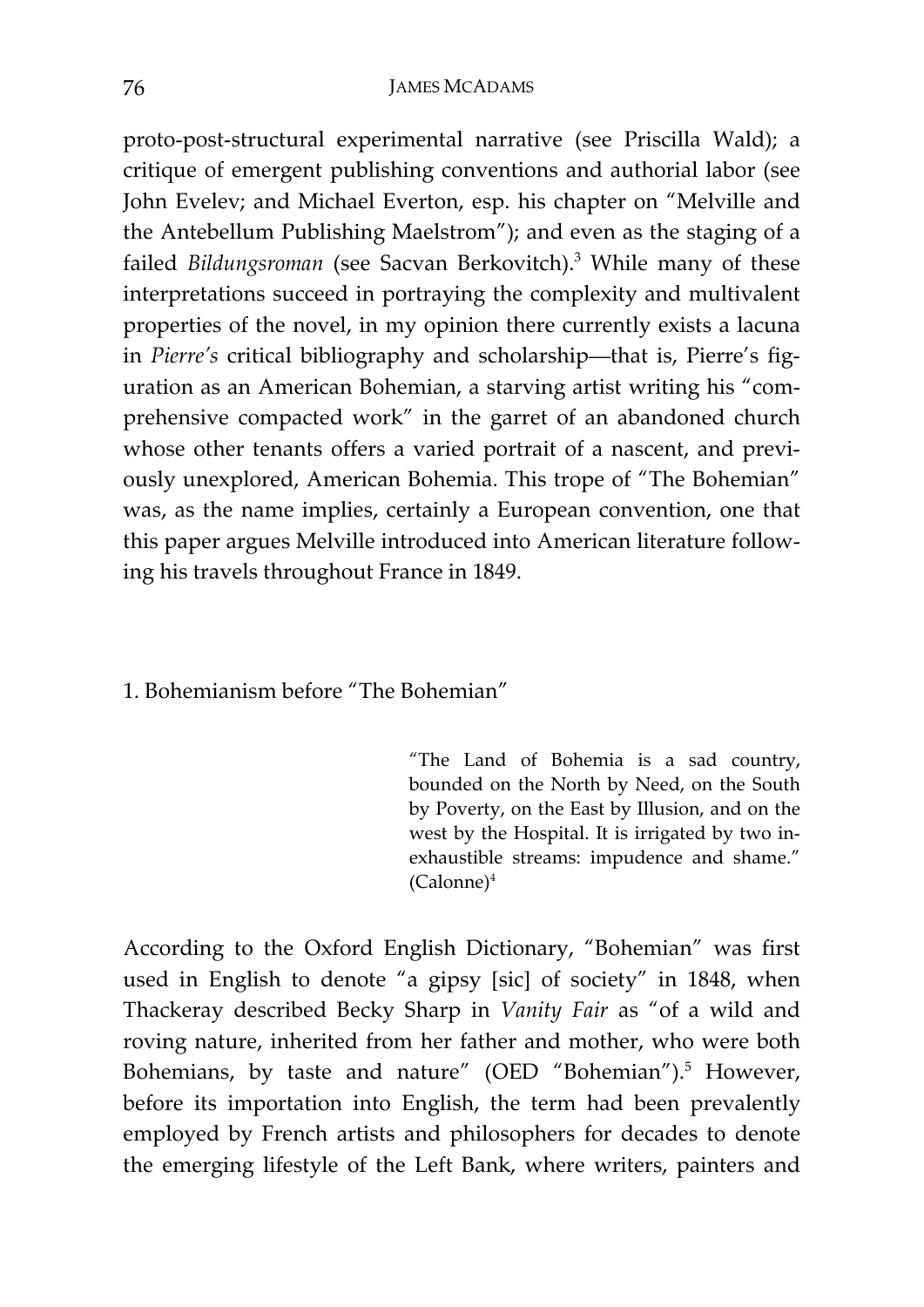musicians were adopting new ways of life as a reaction to the change from the patronage to market economy, as well as associated upheavals in social organization, familial structures, and political theory, leading to the continent-wide revolutions of 1848.<sup>6</sup>

The most influential depiction of Bohemianism in early French literature occurs in Henri Murger's Scènes de la vie de Bohème.<sup>7</sup> Collected from a series of magazine articles he had written commencing in 1845, the novel was published to tremendous acclaim in 1852, three years after the play *La Bohème*, co-written by Murger and Theodore Barriere, premiered on French stages with fantastic success.<sup>8</sup> So popular was the play that it is distinctly probable that Henry Clapp Jr., "The King of the Bohemians," was in the audience, soaking up *la vie Bohème* he had come to love in Paris and would soon transplant to New York. He returned there between 1853-1854 and soon thereafter established Pfaff's Saloon and, in 1858, *The Saturday Press*, for whom one of his major correspondents was Fitz-James O'Brien. The latter's short story "The Bohemian" is frequently regarded as the first American literary expression of Bohemianism.<sup>9</sup>

"The Bohemian" was published in 1855 in the July issue of *Harper's New Monthly Magazine*. Just as Henry Clapp Jr. imported Bohemian lifestyle to America, O'Brien imported the literature of Bohemia in this story, where a self-styled "Bohemian" refers at length to the influence Murger's *Scènes de la vie de Bohème* had on his life and art. Furthermore, O'Brien was to continue to exercise a dramatic influence on the Bohemian movement in America through his network of fellow writers, artists, and socialites at Pfaff's Saloon.

If such scholars of the American Renaissance as above have concurred in identifying "The Bohemian" as the origination of American Bohemia literature, why am I suggesting that *Pierre*, published three years earlier*,* should be viewed as the primary expression of Bohemian tropes and themes that would flourish over the next two decades? In the following sections I will argue how strongly the city sections of *Pierre* anticipate the conventions and history of Bohemian literature, from which tradition Melville has been too often excluded.10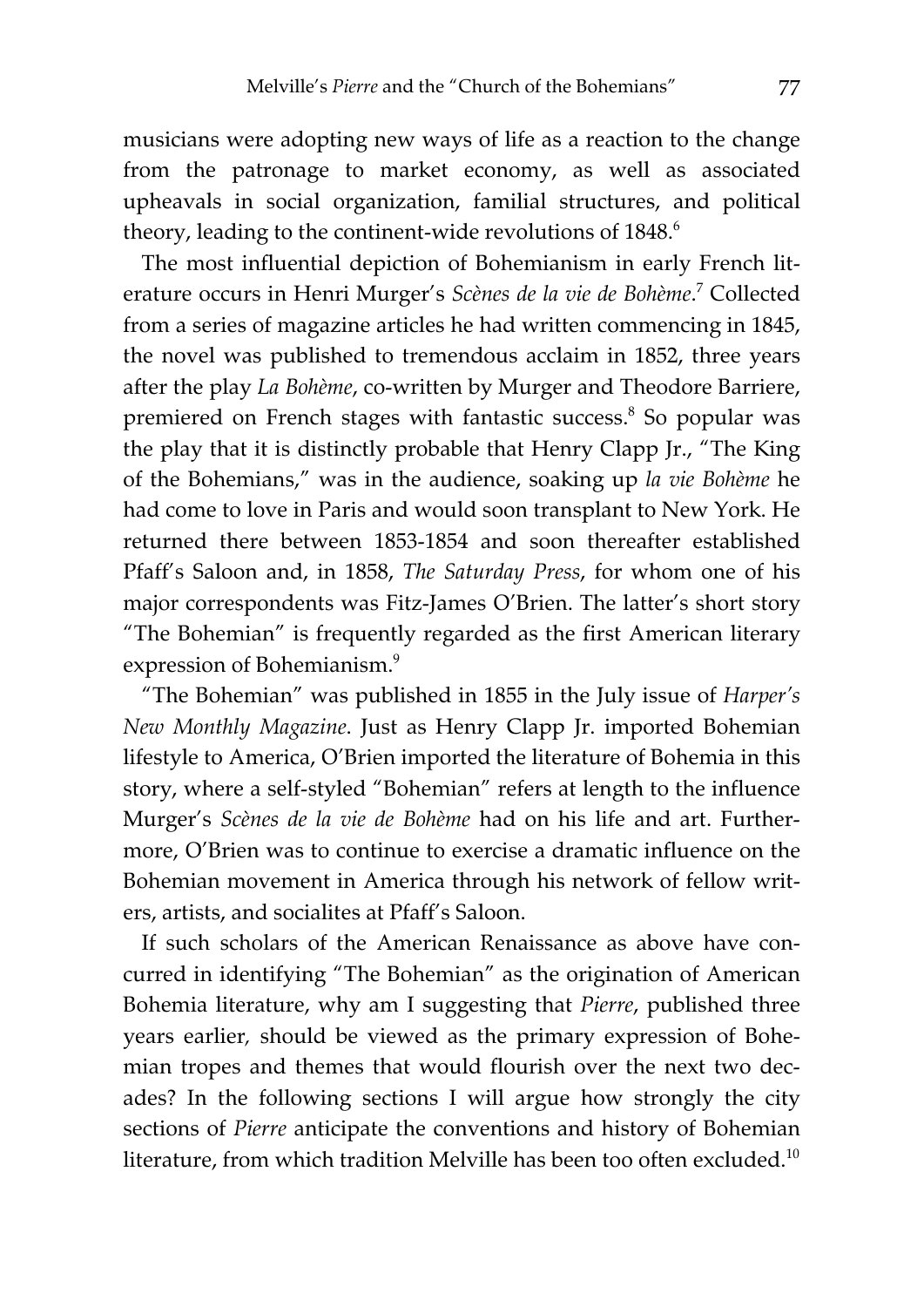# 2. "Church of the Apostles": The Boardinghouse for Bohemians

A mysterious professor of the flute was perched in one of the upper stories of the tower; and often, of silent, moonlight nights, his lofty, melodious notes would be warbled forth over the roofs of the ten thousand warehouses around him—as of yore, the bell had pealed over the domestic gables of a long departed generation. (*Pierre* 270)

When Pierre and Isabel arrive in New York City in Book XIX of *Pierre*, their initial plans for residence are disappointed, leaving them no choice but to take refuge in the upper story of what the narrator describes as "The Church of the Apostles."<sup>11</sup> This building, Melville's loquacious narrator explains, "stood at this period a rather singular and ancient edifice" and at least externally appeared to function as a church (265). However, "the tide of change and progress had rolled clean through its broad-aisles and side-aisles, and swept by far the greater part of the congregation two or three miles up town" (266), and the former church had henceforth been replaced on the lower floors by offices and merchants' stands, while its upper stories were inhabited by "poor, penniless devils [who] strive to make amends for their physical forlornness, by resolutely reveling in the regions of blissful ideals" (267). The novel's description of these "devils" predicts later descriptions of Bohemia:

They are mostly artists of various sorts; painters, or sculptors, or indigent students, or teachers of languages, or poets, or fugitive French politicians, or German philosophers. Their mental tendencies, however heterodox at times, are still very fine and spiritual upon the whole [...]. These are the glorious paupers, from whom I learn the profoundest mysteries of things [...] the strange nondescript adventurers and artists, and indigent philosophers of all sorts, crowded in as the others left; therefore, in reference to the metaphysical strangeness of these curious inhabitants, and owing in some sort to the circumstance, that several of them were well known Teleological Theorists and Social Reformers, and political propagandists of all manner of heterodoxical tenets. (267-68)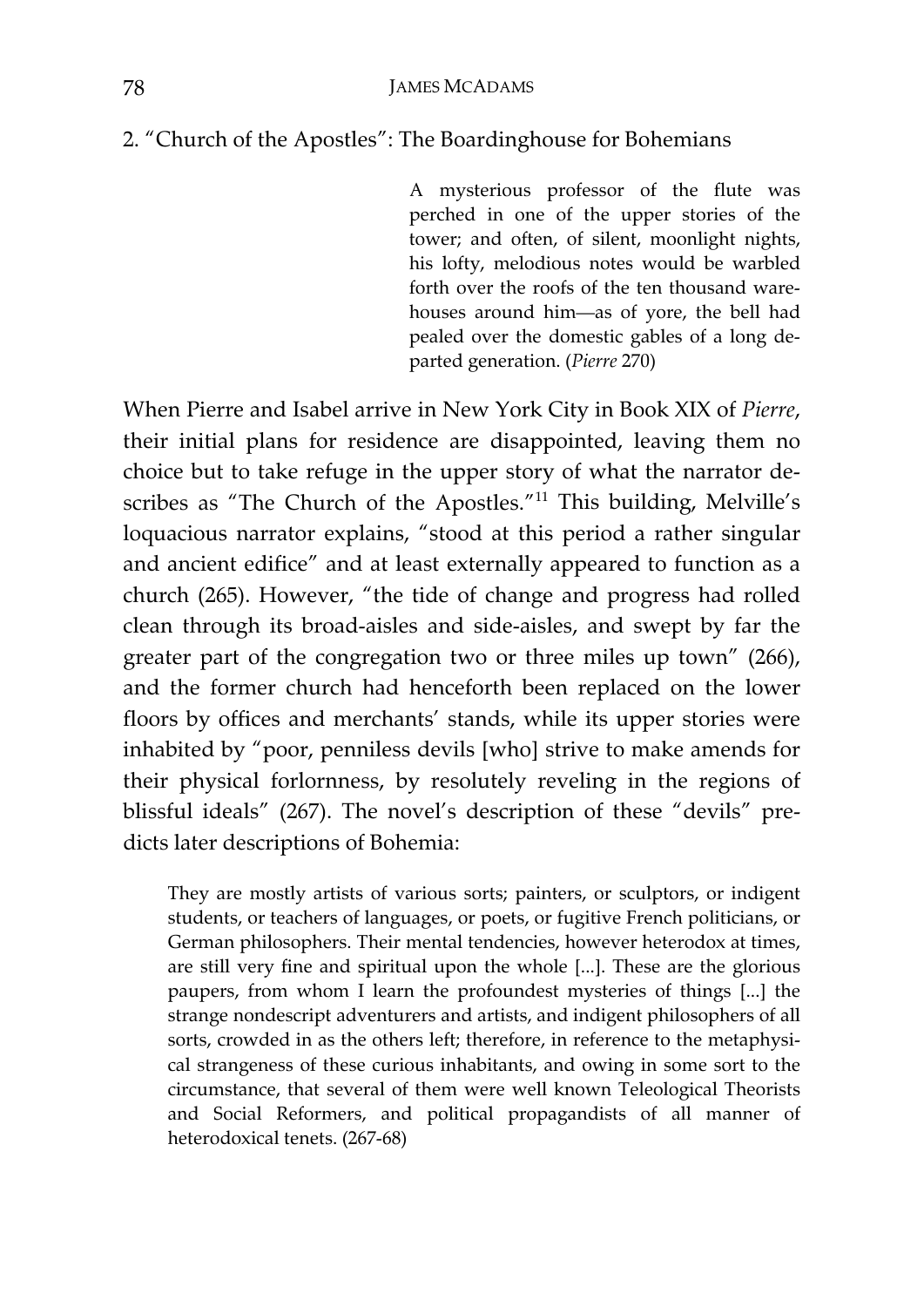A remarkably similar description of such a boardinghouse appears in Balzac's encyclopedic *Le Comedie Humaine*, a work John Haycock conjectures Melville may have been introduced to during his visit to Paris in 1849 (see 71). Describing the six-story Hotel Corneille (where Henry Clapp Jr. lived during his years in Paris), Balzac writes that the building was "dingy, mean-looking, and dirty, inside and out," inhabited by

"a noisy crew" of students who lived in rooms a little over seven feet high [...] hung with a vile cheap paper sprigged with blue. The floor was painted, and knew nothing of the polish given by the frotteur's brush. By [the] beds there was only a scrap of thin carpet. The chimney opened immediately to the roof, and smoked so abominably that [they] were obliged to provide a stove [...].The beds were mere painted wooden cribs like those in schools; on the chimney shelf there were but two brass candlesticks, with or without tallow candles in them, and [their] two pipes with some tobacco in a pouch or strewn abroad. (qtd. in Hahn 90)

These two fictional portrayals are duplicated in an 1870 article in *Appleton's Journals*, which Joanna Levin writes "provide[d] an index to changing attitudes toward Bohemianism" (125). *In Bohemia in America*, she cites an article entitled "Good Bohemians" from 1977, authored by Charles Carroll, who, discussing the popularity of a recent translation of Murger's *Scènes de la vie de Bohème*, states "the term Bohemianism has come to have a pretty definite meaning. In the broader sense it takes in all restless, unsettled, unthrifty, who live from hand to mouth, with no definite source of income or place in society" (125-26).

In *The Antebellum Crisis: America's First Bohemians*, Mark Lause connects the emergence of the Bohemian lifestyle in France and America to the recessions both economies suffered in the 1830s, decreasing opportunities for young intellectuals on the job market and leading to the social and political unrest described in the *Appleton* article. Like the social reformers and artists in "The Church of the Apostles" and the impoverished students in Balzac's Hotel Corneille, French and American Bohemians were attracted to theories of social transforma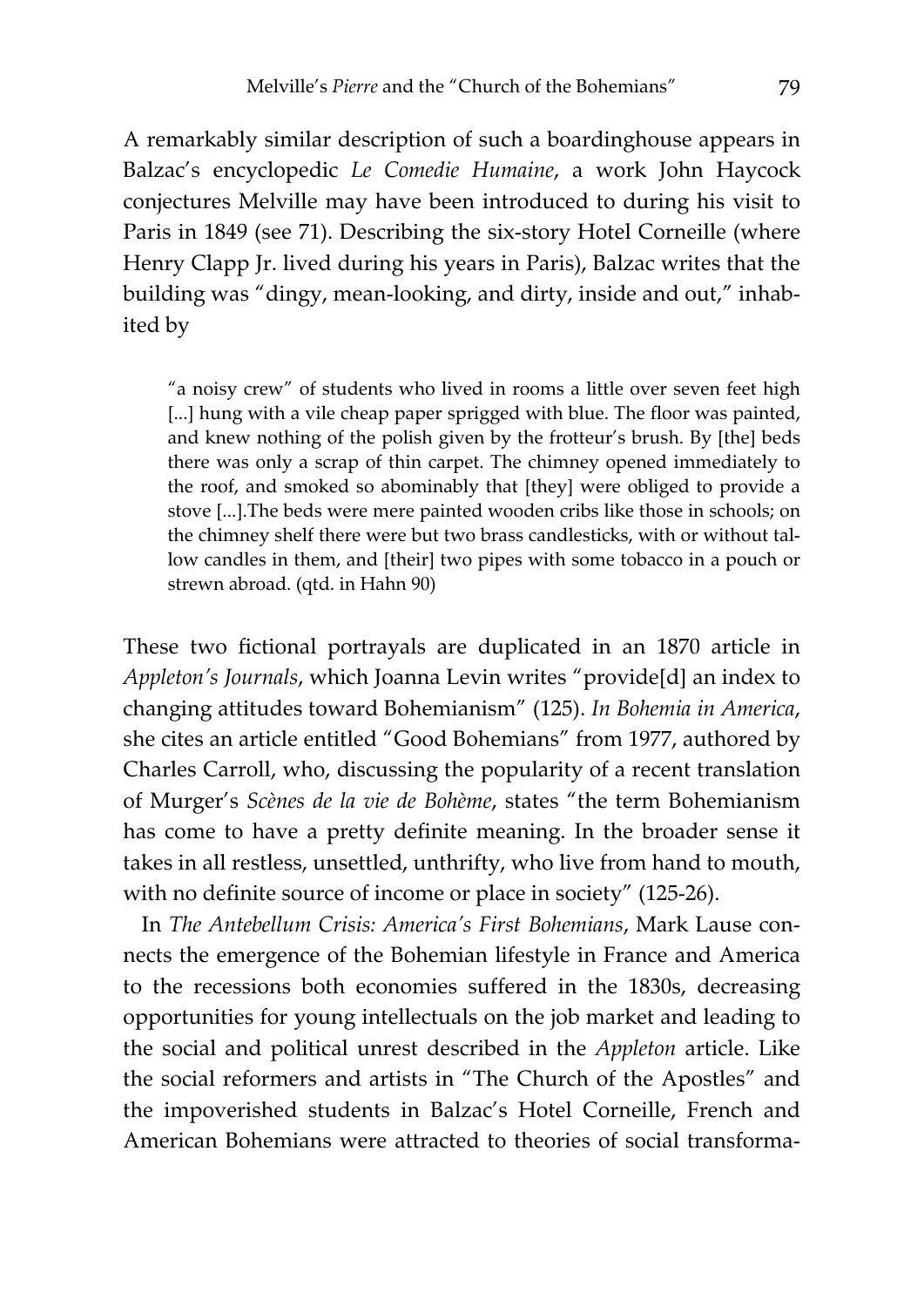tion and experimented with novel living arrangements and communal economies. Lause writes:

Many bohemians shared a special affinity with the most radical "Red Republican" associations of European émigrés in the city, including revolutionary societies fostering new ideas, such as those of Karl Marx and his European rivals [including] Charles Fourier and other socialists.  $(ix)^{12}$ 

Yet another Bohemian feature of the Church of the Apostles consists in the shabby attics and garrets on the upper stories. As the narrator describes, the lawyers and other businessmen avoided the upper stories because they were bad for business, and thus these were inhabited by the writers, painters, and philosophers described in the passage at the head of this section. Pierre's residence in the threechambered, poorly furnished, cold garret signals a certain attitude towards cultural production that was later to become a common trope in Bohemian writings and Bohemian life. "The garret life," observes Michael Kearns, "connotes a different type of class distinction, based not on money but on the pursuit of truth and aesthetic perfection. Melville's most complete description of that life is to be found in Pierre; or the Ambiguities" (34).<sup>13</sup> This distinction between money, implying the conventions of the publishing industry at the time, and aesthetic perfection, or the truth at which authentic art aims, is a major factor in the series of tragedies that end the novel, including Pierre's failure to publish his novel, the lawsuit brought against him by his publishers (and the concomitant lack of monetary resources causing poverty and his resulting mental instability), and even the series of lovelorn deaths in the prison dungeon. The narrator, according to Parker expressing Melville's biographical dissatisfaction with the publishing industry, indicts the economic model that prevents true art; he describes Pierre's initial difficulty with the novel, as compared to his juvenilia writings:

Renouncing all his foregone self, Pierre was now engaged in a comprehensive compacted work, to whose speedy completion two tremendous motives unitedly impelled;—the burning desire to deliver what he thought to be new, or at least miserably neglected Truth to the world; and the prospective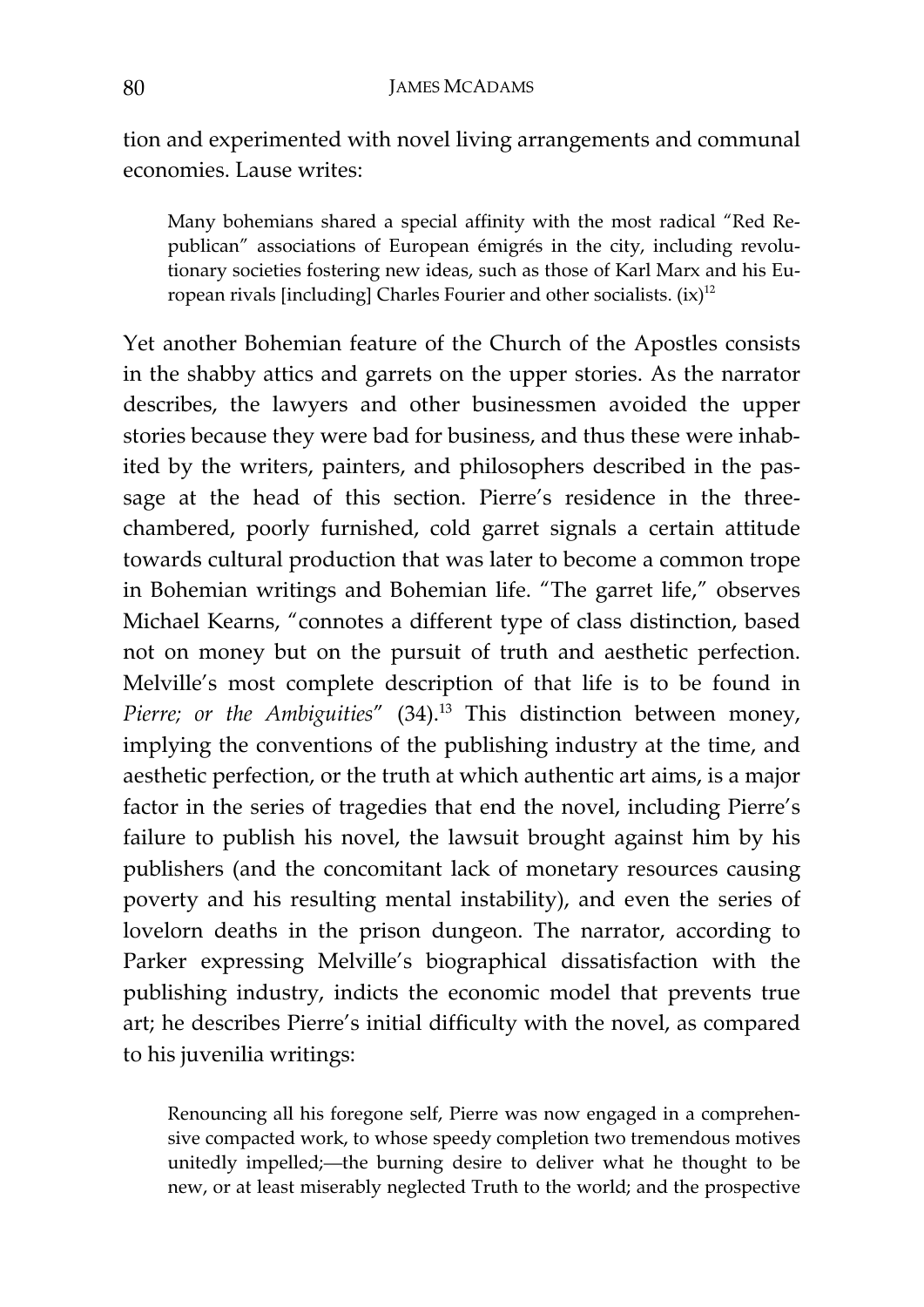menace of being absolutely penniless, unless by the sale of the book, he could realize money. (283)

The "Church of the Apostles" Book section depicts a nascent Bohemianism from a number of perspectives. In the description of its inhabitants, Melville recalls Balzac's students at the Hotel Corneille. By noting the political and social reform tendencies associated with these cohorts, he also reflects upon, or anticipates, such socialist-anarchist communes like "Modern Times," which operated on Long Island from 1851-1854. Finally, by portraying Pierre as an author trying to write a masterpiece for which the public was unprepared, starving and freezing in his garret, trembling from visions and passing out in gutters, he creates, I believe, the first literary representation of a Bohemian writer (as distinct from the gothic writers we can see in E. T. A. Hoffmann, Poe, or even early Dostoevsky). Despite this, Pierre is not the first Bohemian writer: there was a real-world model for his character, whose death, we can presume, was fresh in the mind of every contemporary reader of *Pierre.* 

3. Pierre's Bad Romance: The Influence of Poe

Could [Pierre] have carried about with him in his mind the thorough understanding of the book, and yet not be aware that he so understood it? I think that—regarded in one light the final career of Pierre will seem to show that he did understand it. And here it may be randomly suggested, by way of bagatelle, whether some things that men think they do not know, are not for all that thoroughly comprehended by them; and yet, so to speak, though contained in themselves, are kept a secret from themselves? The idea of Death seems such a thing. (*Pierre* 294)

Edgar Allan Poe's impact on the development of American Bohemianism is difficult to overstate. Although later authors, such as Bret Harte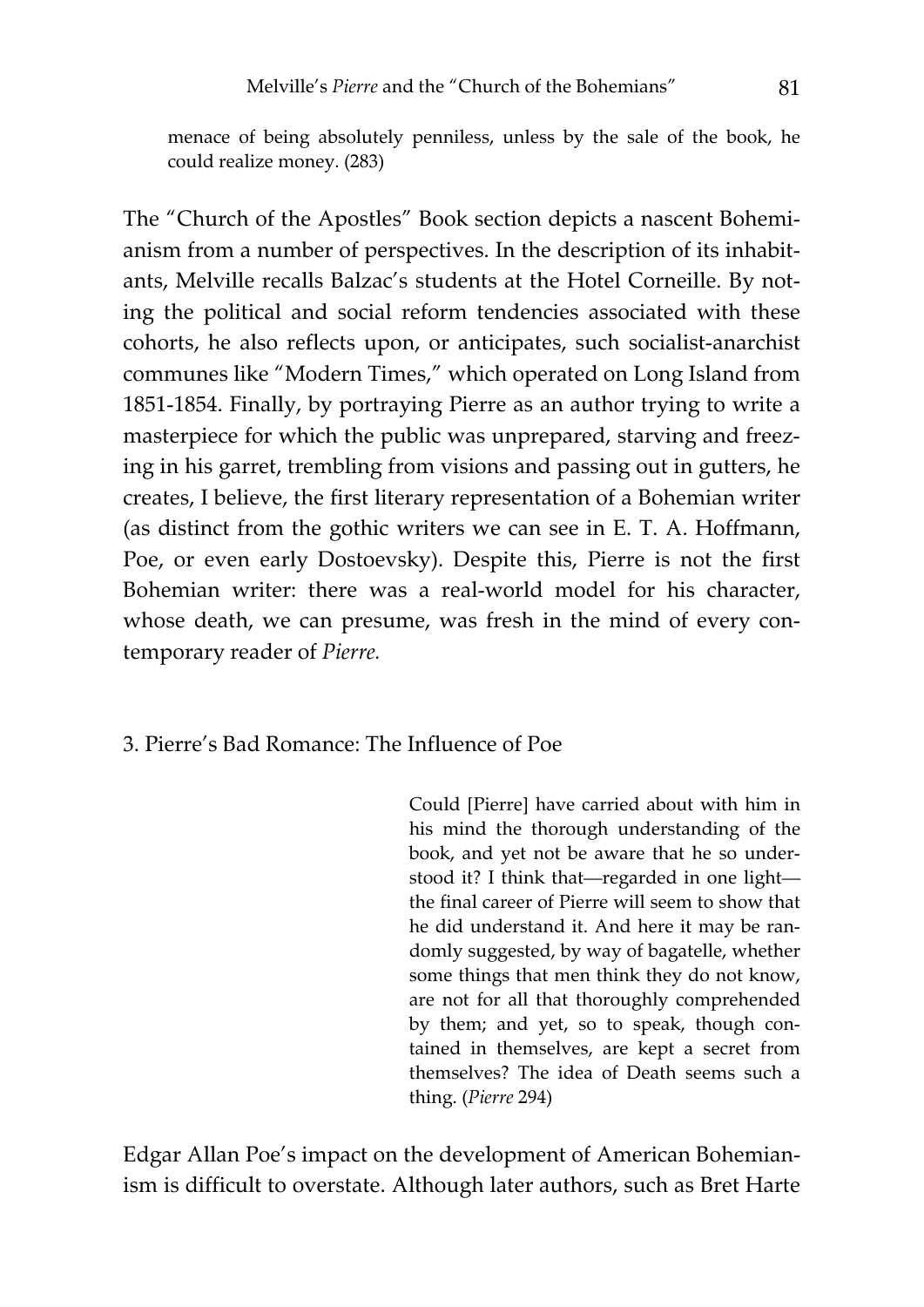#### 82 JAMES MCADAMS

(who called himself "The Bohemian"), Walt Whitman, and the Pfaff Saloon correspondents, embodied the ideals of Bohemianism more completely, the "Myth of Poe," as it were, especially in the years immediately after his death, was nearly universal in the Northern literary community. Emily Hahn discusses this phenomenon early in *Romantic Rebels*, where she comments that

after Poe died in 1849 and a new generation grew up reading Murger's book, the fashion among young artists was to speak of him as a typical example of how badly Americans treat genius. Poe, they said, was a martyr, *a Bohemian before his time*, crushed by stupidity and provincialism just as they themselves were being crushed. Poe was their great man, the first American Bohemian. (11-12; italics added)

Albert Parry opens up his study of Bohemianism in America with a chapter on Poe, the first sentence of which is just as unequivocal and historically confident as the last line of Hahn's quote above: "American Bohemianism," Parry writes, "began with tragedy. It began with Edgar Allan Poe" (3).

While the issue that contemporary writers looked either up or down at Poe as Bohemian is a relatively safe argument, to establish Melville was influenced by him is much more hazardous, making the argument that Poe's myth hovers over the latter sections of the novel, and Pierre's character and attitude in particular, extremely complicated. On the one hand, there is little evidence that Melville ever even read Poe, even though he did receive *The Collected Tales and Poems* as a Christmas present and purchased a volume as a present for his wife in 1861 (see Sealts 205). On the other hand, Melville was certainly aware of the presence of Poe, who worked in New York City often in the late 1840s. Melville's friend Evert Duyckink published Poe's *Collected Tales*  for Wiley and Putnam (perhaps the very volume Melville had received). While Poe's writing output certainly put him on the radar of many writers of the time, his unstable behavior following Virginia's death in 1847 and his own scandalous death in October of 1849 also helped to make him a famous author, known for dissolute living,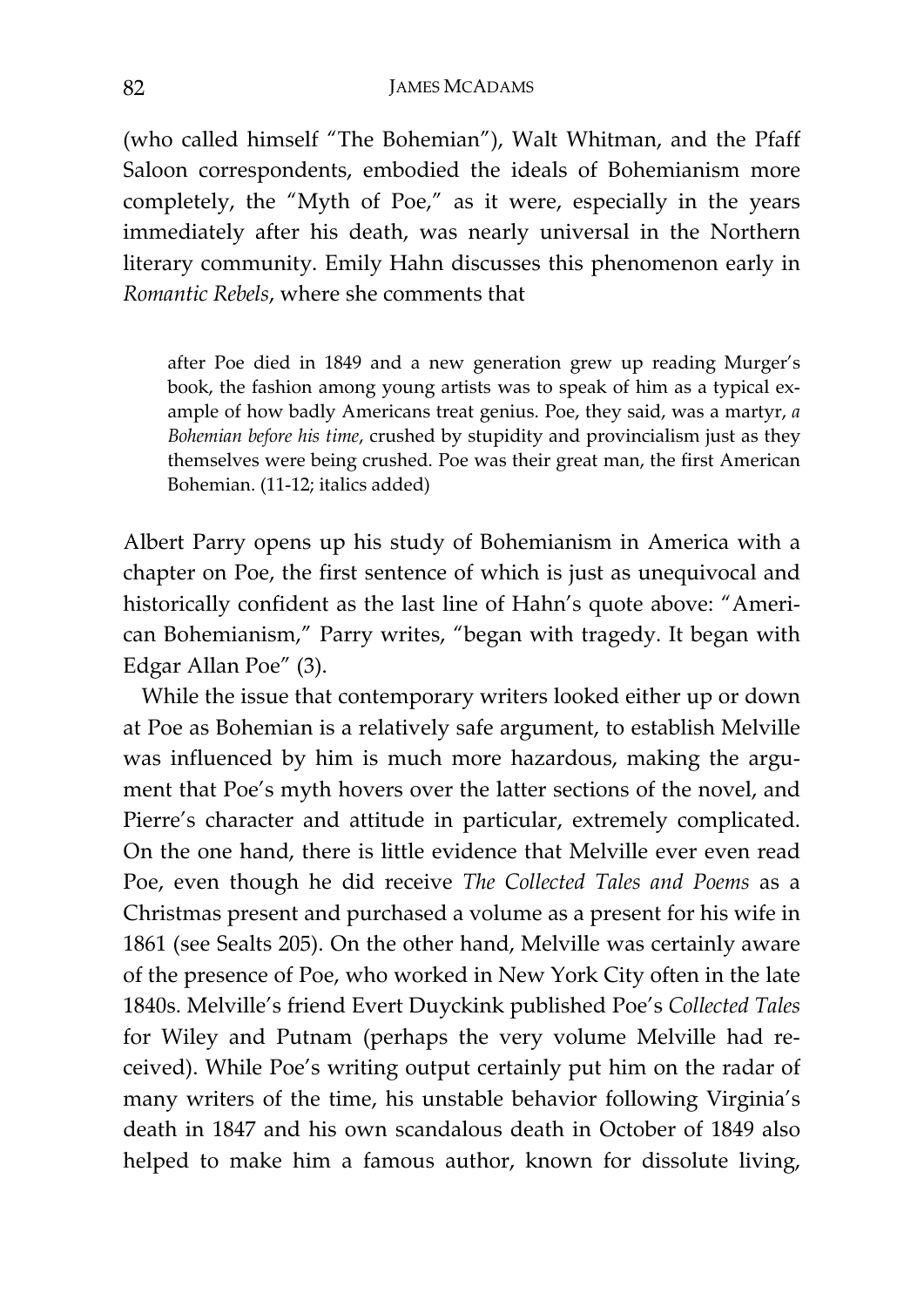Bohemianism, and tales of gothic and terror (even though the vast majority of his published writings consisted of witty sketches, detective fiction, or funny "hoaxes," his reputation turned contemporary attention towards his darker works). The variety of Poe doubles, echoes, and references in the "Pierre-as-Author" sections are numerous and, I believe, deeply revealing of Poe's status as an exemplar of Bohemianism in mid-century America. Indeed, Burton Pollin devotes over three pages to documenting what he argues are over 70 direct references to Poe and Poe's writings in the novel.<sup>14</sup> While it is impossible to accord unequivocal agency to Melville's authorial decisions, arguing here and there that he directly references or alludes to Poe, it is difficult to read these sections without thinking that Melville must have been aware of Poe, even if the latter was not a direct influence on him as a writer.

The most significant symbolism going back to Poe, of course, consists in the city sections, where Melville introduces the "Church of Apostles," with its roster of melancholic loners, its dark, cold, terrifying structure, and its fragmented rooms in which Pierre lives in a vaguely incestuous state with Isabel. Michael Davitt Bell reads this topographical movement as important to the maturation and enervation of Pierre, positing, "one might say, then, that in moving from the country to the city Pierre is moving from the calm, submissive romanticism of Wordsworth to the dark, defiant romanticism of Byron" (753- 54).15 A variety of factors are complicit in what I have called Pierre's enervation, most obviously the realization of his father's falseness and his mother's disavowal. A third occurrence involves Pierre's status as an author and the narrator's prediction that, in attempting to write a mature book (as opposed to his magazine articles and scrapbook signings),

Pierre [...] is now soon to appear in a different guise. He shall now learn, and very bitterly learn, that though the world worships *Mediocrity and Common Place, yet hath it fire and sword for all contemporary grandeur; that though it swears that it fiercely assails all Hypocrisy*, yet hath it not always an ear for Earnestness. (264; italics added)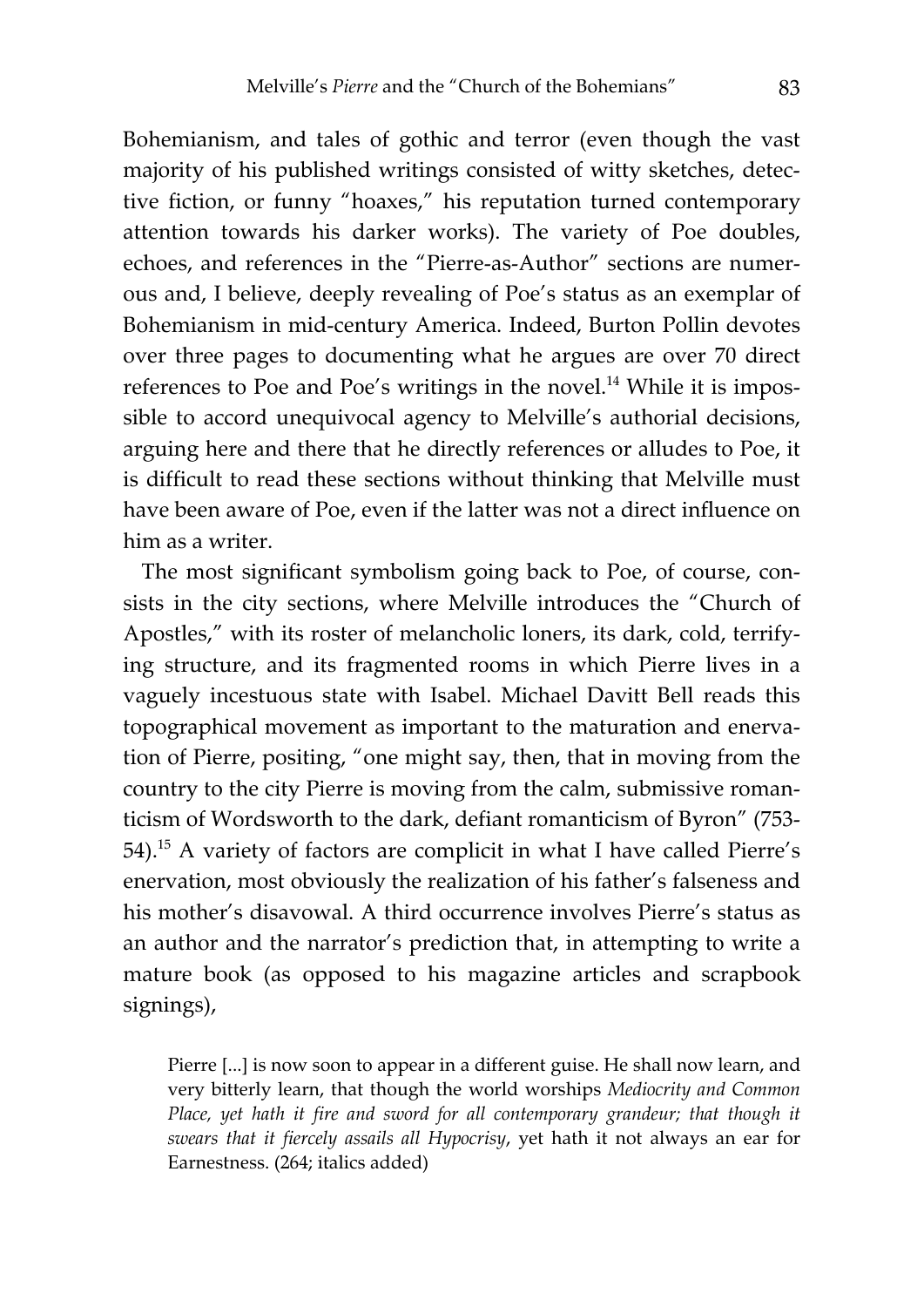Such a conviction was common to many writers of the American antebellum period, of course, and Edgar Allan Poe was no exception. As Baudelaire, who was so influential in crafting Poe's image in France and America, described it thus: "Poe's Bohemian life indicted American civilization, that 'rabble of buyers and sellers' and 'bourgeois mediocrity.' Moreover, 'Americomania' (or bourgeois capitalist society) had become a 'transatlantic ideal,' one that Bohemia needed to guard against" (qtd. in Levin  $53$ ).<sup>16</sup>

The movement from the country to the city, from the sentimental to the gothic, is not simply aesthetic but also societal and familial. By the time he has taken up with Isabel in the "Church of the Apostles," Pierre has realized that the aristocratic aura he had grown up within was a lie, and by the time of Lucy's arrival, he realizes that his mother had neglected to bequeath any of what he had assumed was a massive estate to him, leaving it instead to his former friend and cousin Glen. This theme of the aristocratic decline (and correlated incestual themes) recalls the fate of the siblings in Poe's "The Fall of the House of Usher" and, according to Albert Parry, is central to the self-image of Bohemians. As he writes, bridging familial unrest with the economic and political unrest discussed earlier, "the desire to escape from the painful reality of an uncertain social position has been, in all lands and times, one of chief distinguishing reasons for Bohemianism" (Parry 5).

Along with the similarities to "The Fall of the House of Usher," the second most vivid portrayal of Pierre as Poe appears after the former has begun to suffer from exhaustion and self-doubt following from the physical labor of writing his masterpiece. In the section before his vision of Enceladus and the defeated, imprisoned Titans, Pierre goes out for his nightly half-pint of ale, but on this night

a sudden, unwonted, and all-pervading sensation seized him. He knew not where he was; he did not have any ordinary life-feeling at all. He could not see; though instinctively putting his hands to his eyes, he seemed to feel that the lids were still open. Then he was sensible of a combined blindness, and vertigo, and staggering; before his eyes a million green meteors danced; he felt his foot tottering upon the curb, he put out his hands, and knew no more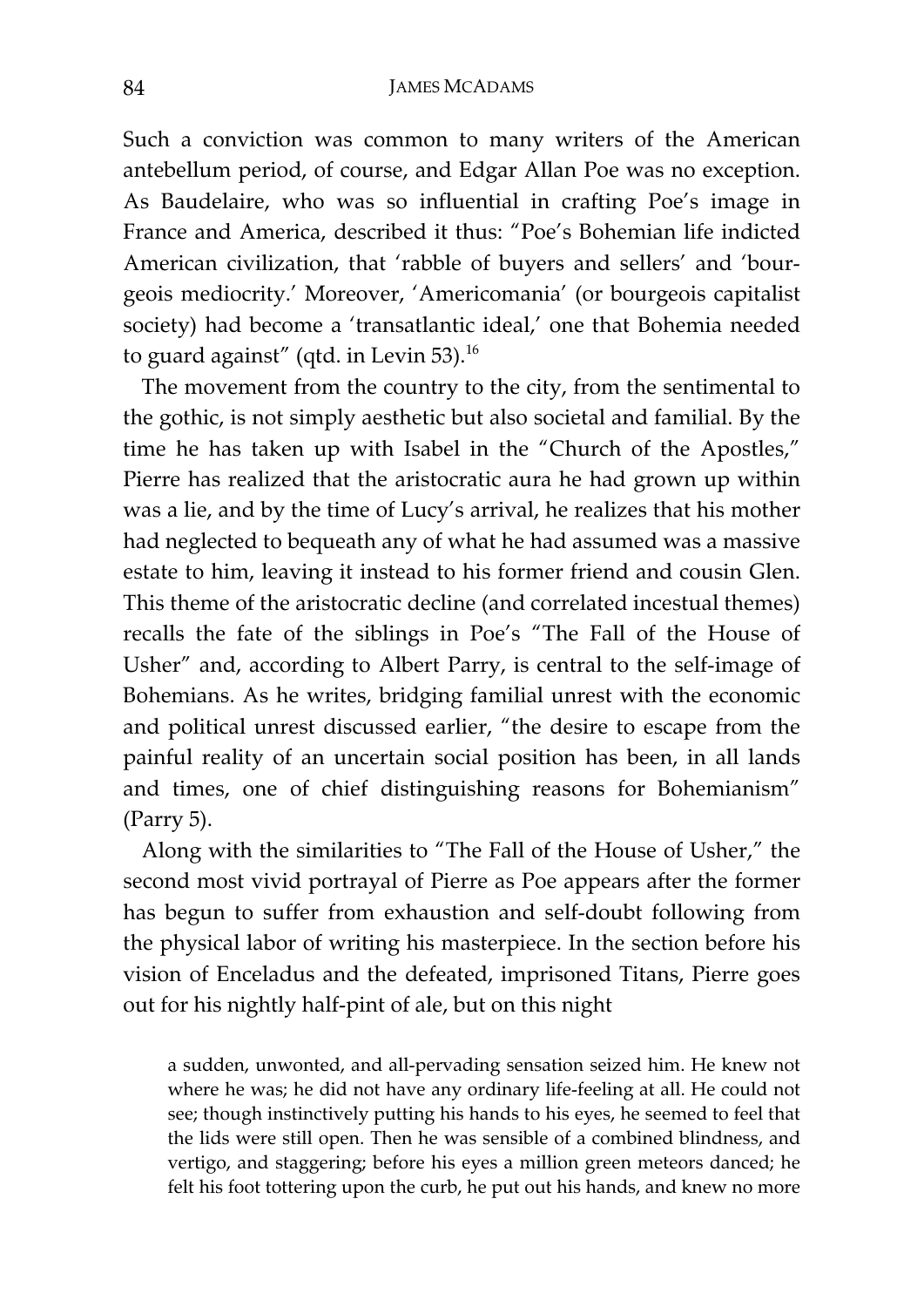for the time. When he came to himself he found that he was lying crosswise in the gutter, dabbled with mud and slime. (341)

As Michael Davitt Bell observes, the date of Poe's death was October 7, 1849, just four days before Melville sailed to Paris (and perhaps saw *La Bohème*). Thus, Melville, we may imagine, would have read Rufus Griswold's (or "Ludwig's") famous obituary, which starts

EDGAR ALLAN POE is dead. He died in Baltimore the day before yesterday. This announcement will startle many, but few will be grieved by it. The poet was well known, personally or by reputation, in all this country; he had readers in England, and in several of the states of Continental Europe; but he had few or no friends; and the regrets for his death will be suggested principally by the consideration that in him literary art has lost one of its most brilliant but erratic stars.<sup>17</sup>

Melville would have learned of the, probably apocryphal, details shortly thereafter; again, while we now suspect that Poe's reputation as a monomaniacal, dissolute drunkard is probably incorrect, at the time, Melville would have read more specific accounts of Poe's death that credited it to drinking and passing out in a gutter, like the passage in the novel.

Bell has also drawn attention to the origin for the character of Vivia in Pierre's unfinished novel. Once again drawing from the "Ludwig" obituary, Bell notes that the reporter describes Poe as in many respects like Francis Vivian [character] in Bulwer's *The Craxtons*. Based on this resemblance, Bell speculates that Melville's decision to name the hero of Pierre's book Vivia is a direct reference to Poe. Close reading of these passages, of which there are only four, taking up less than a page, shows that at least in some places they do seem to echo Poe's effulgent, romantic diction and syntax. For instance, Pierre describes Vivia as follows: "A deep-down, unutterable mournfulness is in me. Now I drop all humorous or indifferent disguises, and all philosophical pretensions. I own myself a brother of the clod, a child of Primeval Gloom. Hopelessness and despair are over me, as pall on pall" (302). The last clause's repetition is a classic example of Poe's writing. The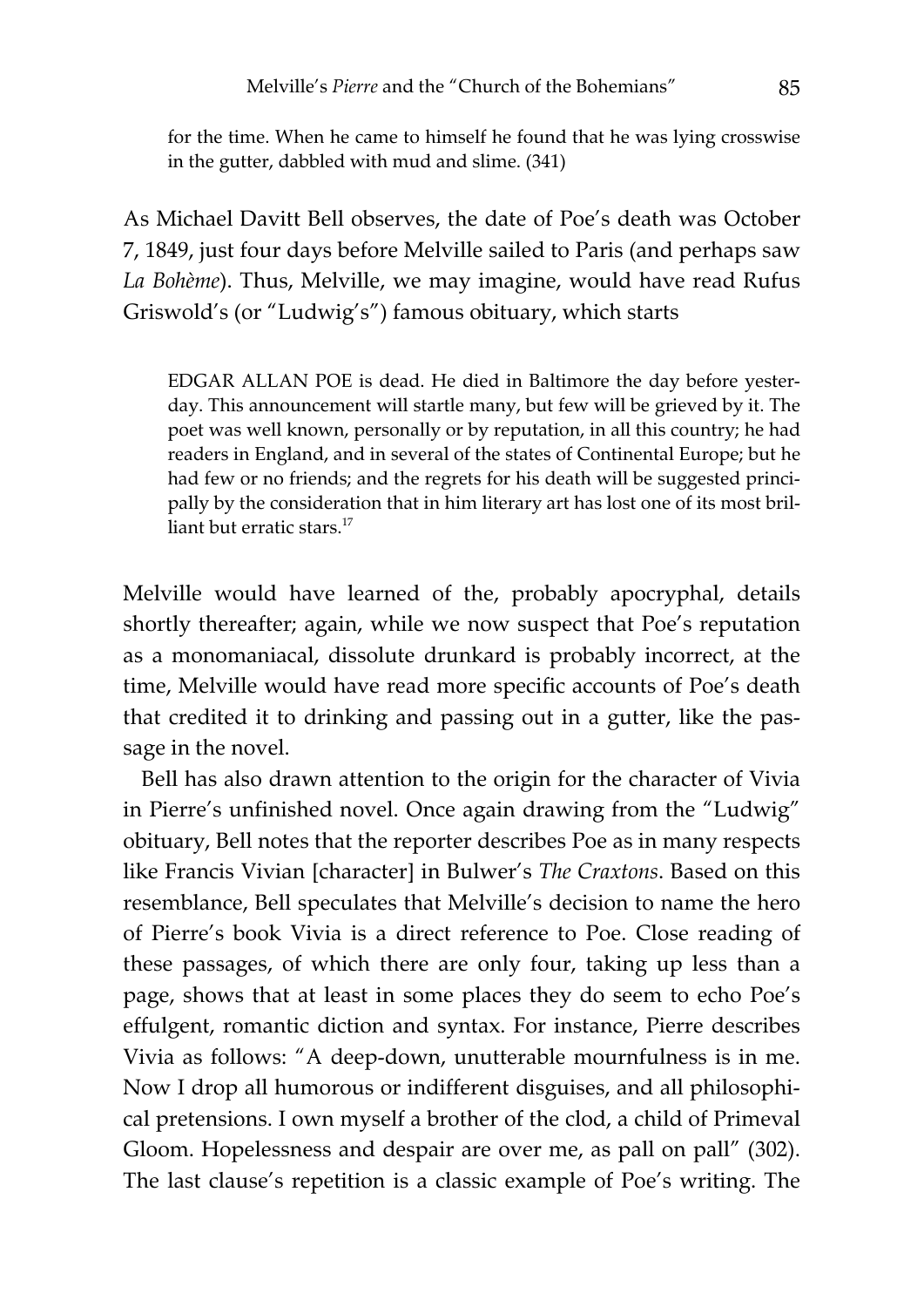#### 86 JAMES MCADAMS

narrator also uses this section to inform the reader that Pierre's attempt to "write a Kraken book" is doomed to failure:

From these random slips [of paper], it would seem, Pierre is quite conscious of much that is anomalously hard and bitter in his lot, of much that is not black and terrific in his soul. Yet that knowing his fatal condition does not one whit enable him to change or better his condition. Conclusive proof that he has no power over his condition. For in tremendous extremities human souls are like drowning men; well enough they know they are in peril; well enough they know the causes of that peril;—nevertheless, the sea is the sea, and these drowning men do drown. (303)

For over a century, Henri Murger's 1852 publication *Scenes de la vie de Bohème* has been granted status as the first literary imagination of the titular subject, especially in America, where it was serialized in *The Knickerbocker* in 1853. However, in actuality, *Pierre*, also published in 1852, has far more merit to be nominated as the origination of the Bohemian imagination, at least in America, occurring three years before the appearance of Fitz-James O'Brien's "The Bohemian" and Walt Whitman's *Leaves of Grass* in 1855. The similarities between Poe and Pierre are, while debatable, worth considering, and, given Poe's reputation as "the first Bohemian" may transform our appreciation of the novel's subject and scope. As noted, both *Moby Dick* and *Pierre* employ characteristic diptych forms, but in *Pierre*, as I have framed my argument, there is a thematic diptych contained within the narrative diptych. While various narrative dichotomies emerge in *Pierre* city versus country, gentility versus poverty, young love versus tragic death—the thematic concentration that emerges in the city sections abounds with references and descriptions of a new form of American life characterized by communal living, poverty, and dedication to the arts, philosophy, and subversive political movements.

In this way, we can leave textual analysis and consider the issue of Pierre's Bohemianism from a more cultural and historic standpoint. The "Church of the Apostles" figures a group of bohemians living in a formerly religious environment de-sanctified by American commodification and the changing capitalist model that they cannot succeed in.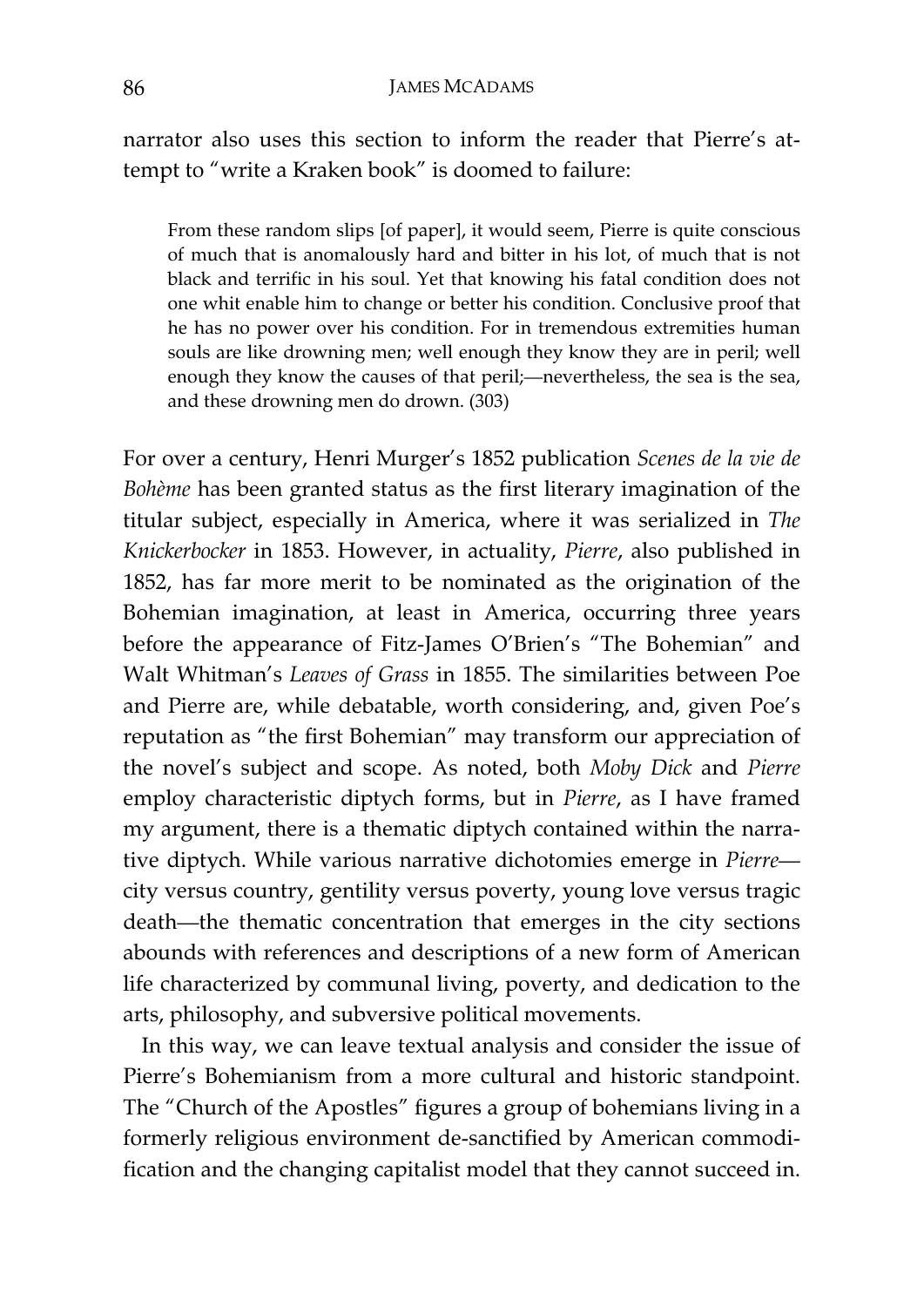Likewise, Pierre's failure to publish his novel is, at least in part, blamed on the practices of antebellum print culture and the effect that poverty, as an aspect of familial strife, had on his health and home. Whether motivated by literary or dramatic predecessors, like Balzac or *La Bohème*, Melville, in *Pierre*, creates a powerful portrayal of the Bohemian lifestyle, situated within the economic and social tumult of mid-19th-century America that would become dominant in American life and art over the next decade, and continues to this day.

> Lehigh University Bethlehem, PA

# **NOTES**

 $1$ I am indebted to Dr. Edward Whitley of Lehigh University for helpful criticism of an earlier draft of this essay.

<sup>2</sup>The New York *Albion* declared it a "dead failure," (qtd. Howard and Parker 381) while the New York *American Whig Review* shrieked that it was "A bad book!" (qtd. 382) Philadelphia's *Graham's* journal conjectured its failures were a result of Melville's attempt at combining "the peculiarities of Poe and Hawthorne" (qtd. 384), and the *Literary World* censured its style and language, citing "such infelicities of expression, such unknown words as these, to wit: 'human*ness*,' 'heroic*ness*,' patriarchal*ness*, […]" (qtd. 388).

 ${}^{3}$ Crimmins 439-40n10.

<sup>4</sup>Cited in Seigel 3.

 $5$ The citation reads: "3. A gipsy of society; one who either cuts himself off, or is by his habits cut off, from society for which he is otherwise fitted; especially an artist, literary man, or actor, who leads a free, vagabond, or irregular life, not being particular as to the society he frequents, and despising conventionalities generally. (Used with considerable latitude, with or without reference to morals.)"

 $6$ As Seigel notes, "written references to Bohemia as a special, identifiable kind of life appear only in the nineteenth century. It was in the 1830s and 1840s, to begin with in France, that the terms 'Bohemia,' '*la Bohème,'* and 'Bohemian' first appeared in this sense" (5).

 $\sigma$ Balzac's "The Prince of Bohemia," despite its customary Balzacian range and sociological pursuits, exists somewhat tangentially to what might be called the "Literature of Bohemia" because of his different, far more positive, appraisal of the lifestyle. Emily Hahn quotes Balzac as writing: "Bohemia I made up of young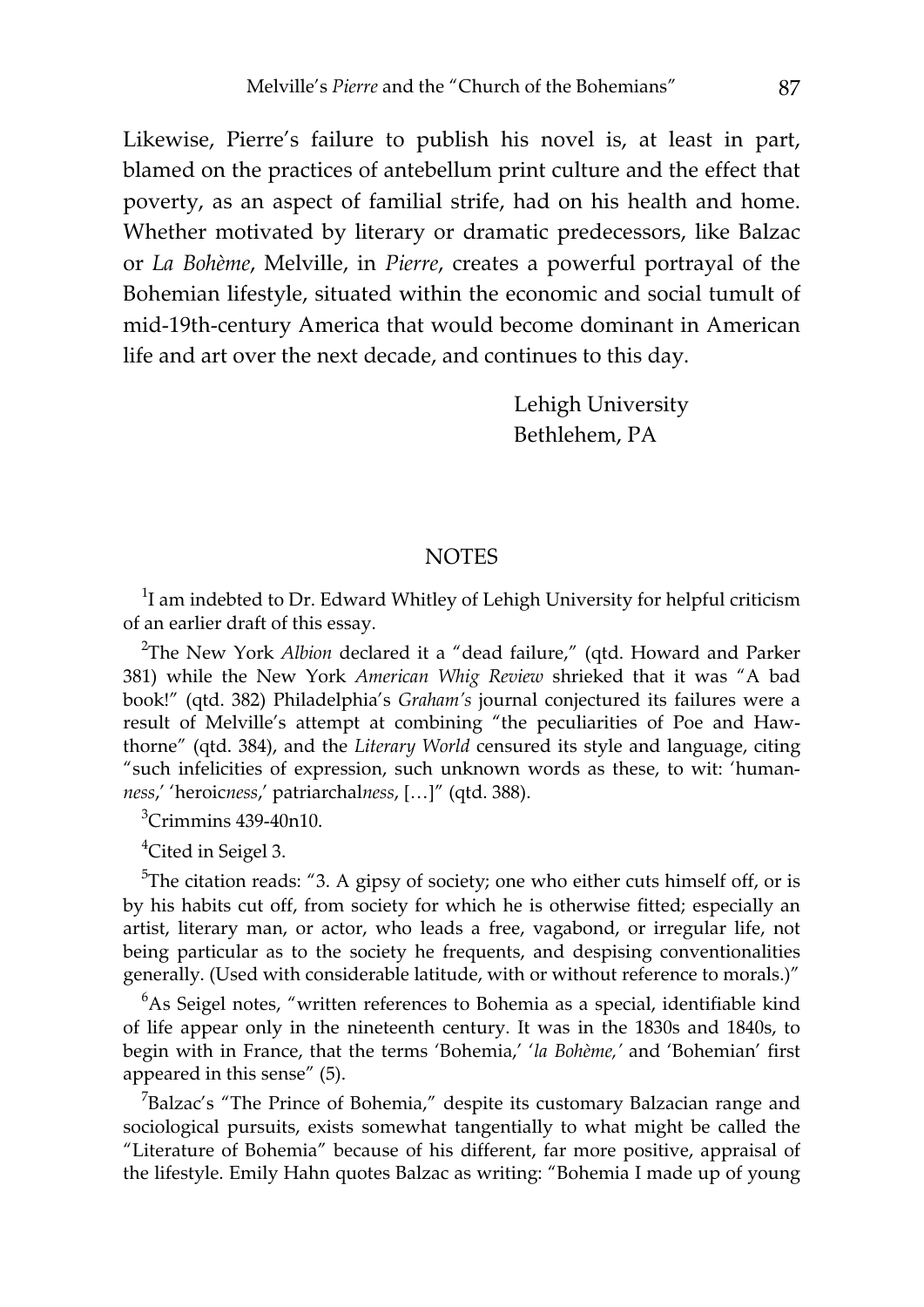people, all of whom are between twenty and thirty, all men of genius in their own line, as yet unknown but with the ability to become known one day, when they will achieve real distinction" (qtd. Hahn 6).

 $8$ We know from Melville's journals that he was in Paris in 1849, so it is certainly possible he attended the play, although it appears unmentioned in his collected journals.

 $9$ See <https://pfaffs.web.lehigh.edu/node/38096>. A search for "bohemian" at *The Vault at Pfaff's*, a resource on Bohemianism hosted by Lehigh University and curated by Dr. Ed Whitley, reveals that Fitz-James O'Brien's "The Bohemian (1855)" is the first acknowledged and archived appearance of the term (in its modern sense), and that the term really did not become a general identifier of this group of people until the early 1860s.

 $10$ Indeed, an MLA Bibliography search, conducted on Nov. 20, 2015, on "Melville" and "Bohemian" yields exactly one reference, where Bohemian is used as a synonym for "Beatnik."

 $11$ For the sake of convenience and ease, I am including "The Church of the Apostles" in the "Pierre-as-Author" sections, although it appears, in attenuated form, in the first version of *Pierre*. The additions and changes, obviously, reflect Pierre's changing vocation, and therefore I believe it is legitimate to subsume this section under what Parker has shown was added later.

 $12$ It is possible to speculate that Melville may have had Fourier specifically in mind when he described some of the Apostles as "suspected [...] in [advancing] some unknown religious and political Millennium (269)," for, as Lause indicates, "Fourier nested [his] social program in a millenarian worldview" (5).

 $13$ Likewise, Joanna Levin notes that "in most Bohemian plots, artists' studios provide a variant of what Philip Fisher has termed 'privileged settings'" (128).

<sup>14</sup>See Pollin 14-17. Affinities between Poe and Melville have been seen throughout the latter's work; see, for example, Hayford's discussion of *The Confidence Man*, and Ljunquist's comparison of *Pierre* and *Pym.* 

 $15$ Bell also makes an astute connection between Wordsworth's pastoral "Lucy" and Pierre's Lucy.

<sup>16</sup>See Avallone for a stimulating discussion of another connection between Poe and Melville, this being that "Melville's literary satire in 'Young America in Literature'" (especially the parts about readers seeking Pierre's autograph) responds or adverts to a similar satire Poe had published in *Holden's Dollar Magazine* in 1848 entitled "Autobiography of an Autograph Hunter" (108).

<sup>17</sup>Griswold aka "Ludwig" also provides a character sketch of Poe, describing his behavior, state of dress, and thinking, that strongly resembles Pierre near the novel's end: "He was at all times a dreamer—dwelling in ideal realms—in heaven or hell—peopled with creatures and the accidents of his brain. He walked the streets, in madness or melancholy, with lips moving in indistinct curses, or with eyes upturned in passionate prayers, (never for himself, for he felt, or professed to feel, that he was already damned), but for their happiness who at the moment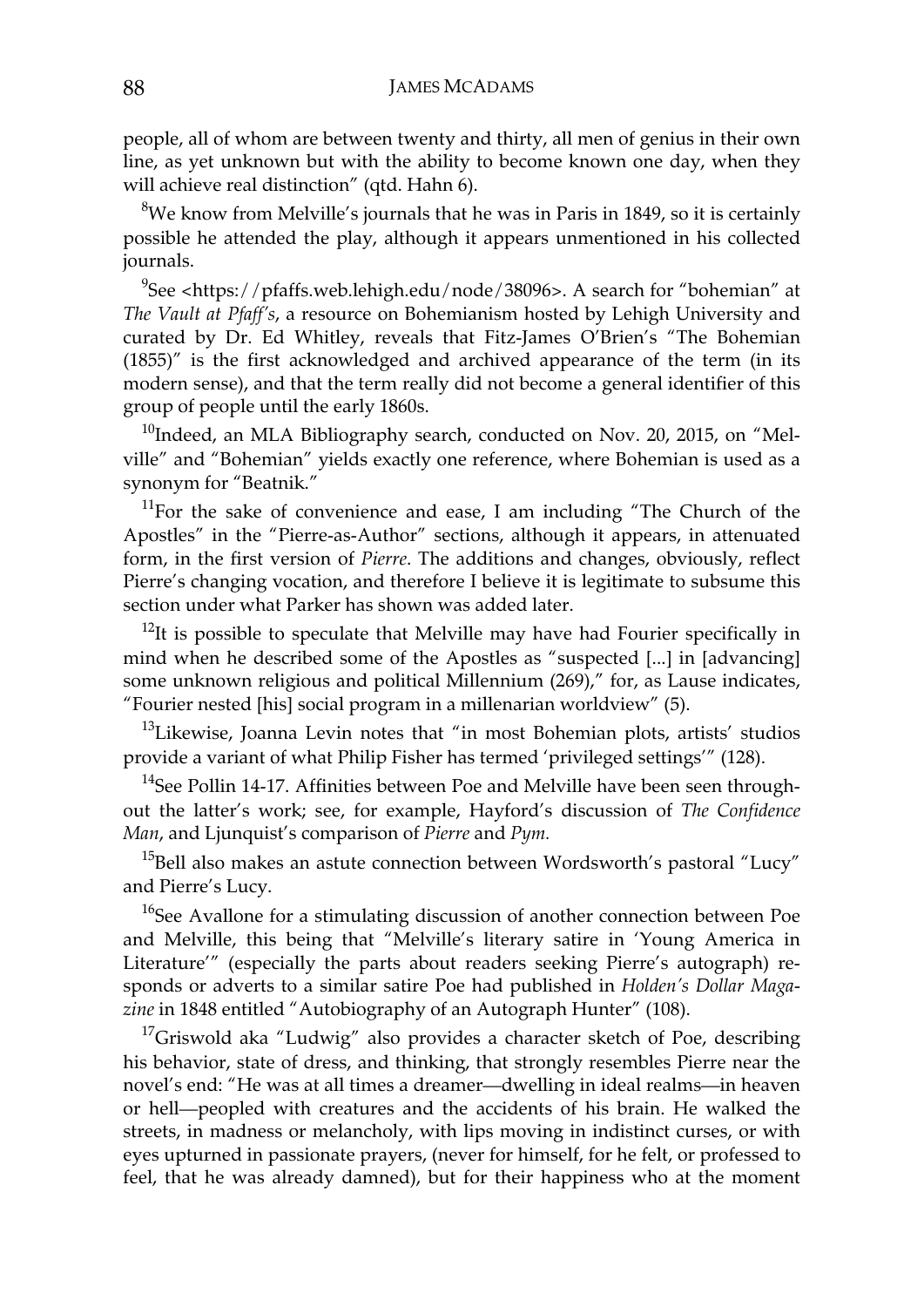were objects of his idolatry—or, with his glances introverted to a heart gnawed with anguish, and with a face shrouded in gloom, he would brave the wildest storms; and all night, with drenched garments and arms wildly beating the winds and rains, he would speak as if to spirits that at such times only could be evoked by him from the Aidenn close by whose portals his disturbed soul sought to forget the ills to which his constitution subjugated him—close by that Aidenn where were those he loved—the Aidenn which he might never see, but in fitful glimpses, as its gates opened to receive the less fiery and more happy natures whose destiny to sin did not involve the doom of death."

# WORKS CITED

- Arvin, Newton. "Melville and the Gothic Novel." *The New England Quarterly* 22.1 (Mar. 1949): 33-48.
- Avallone, Charlene. "Calculations for Popularity: Melville's *Pierre* and Holden's Dollar Magazine." *Nineteenth-Century Literature,* 43.1 (June 1988): 82-110.
- Baym, Nina. "Melville's Quarrel with Fiction." *PMLA* 94.5 (Oct. 1979): 909-23.
- Bell, Michael Davitt. "The Glendinning Heritage: Melville's Literary Borrowings in *Pierre.*" *Studies in Romanticism* 12.4 (Fall 1973): 741-62.
- Bercovitch, Sacvan. "How to Read Melville's *Pierre*." *Amerikastudien/American Studies* 31.1 (1986): 31-49.
- Calonne, Alphonse de. *Voyage au pays de Bohème.* Paris. E. Brière, 1852.
- Crimmins, Jonathan. "Nested Inversions: Genre and the Bipartite Form of Herman Melville's *Pierre*." *Nineteenth-Century Literature* 64.4 (March 2010): 437-64.
- Evelev, John. *Tolerable Entertainment: Herman Melville and Professionalism in Antebellum New York*. Amherst: U of Massachusetts P, 2006.
- Everton, Michael. *The Grand Chorus of Complaint: Authors and the Business Ethics of American Publishing*. Oxford: OUP, 2011.
- Griswold, Rufus W. "Death of Edgar A. Poe." *New York Daily Tribune*, 9 Oct. 1849: 2. *The Edgar Allan Poe Society of Baltimore*. 13 Oct. 2011. <http://www.eapoe.org/papers/misc1827/nyt49100.htm>. 28 Jan. 2016.
- Hahn, Emily. *Romantic Rebels*. New York: Houghton Mifflin, 1967.
- Haycock, John. "Melville and Balzac: Pierre's French Model." *Leviathan* 2.1 (2000): 67-81.
- Hayford, Harrison. "Poe in *The Confidence Man." Nineteenth-Century Fiction* 14.3 (Dec. 1959): 207-18.
- Howard, Leon, and Hershel Parker. Editorial Appendix: Historical Note. *Pierre; or The Ambiguities*. By Herman Melville. 1852. Evanston and Chicago: Northwestern UP and the Newberry Library, 1971. 365-410. Vol. 7 of *The Writings of Herman Melville*. Ed. Harrison Hayford, Hershel Parker and G. Thomas Tanselle. 14 vols. 1968-1993.
- Kearns, Michael. *Writing in the Street, Writing in the Garrett: Melville, Dickinson, and Private Publication.* Columbus: Ohio State UP, 2010.